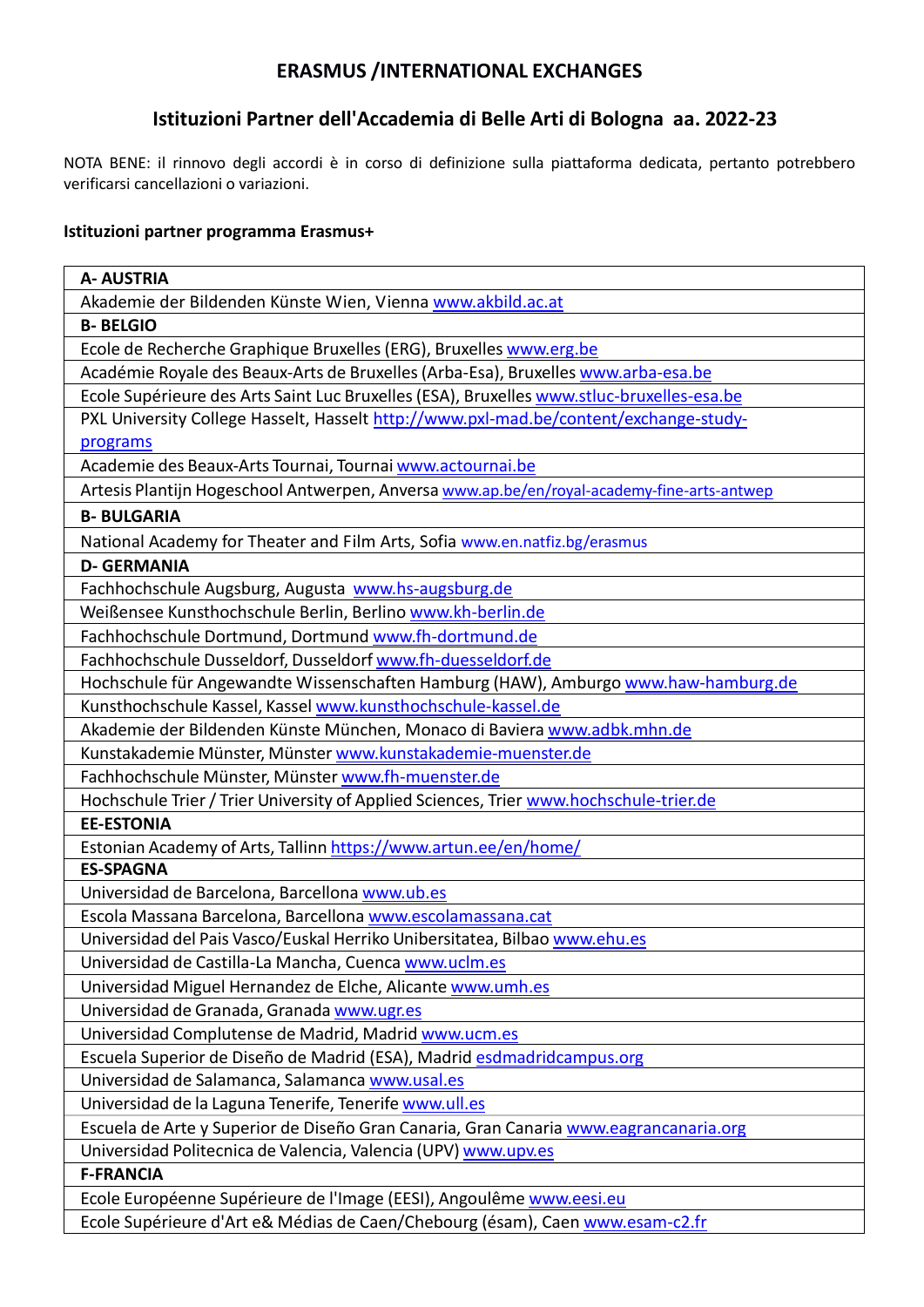| Ecole Européenne Supérieure d'Art et de Design Marseille-Mediterranée (ESADMM), Marsilia  |
|-------------------------------------------------------------------------------------------|
| www.esadmm.fr                                                                             |
| Université Paris 8 Vincennes-Saint Denis, Paris www.univ-paris8.fr                        |
| École Nationale Supérieure des Arts Décoratifs (ENSAD), Paris www.ensad.fr                |
| Ecole d'Art et Design de Saint-Etienne (ESADSE), Saint-Etienne www.esadse.fr              |
| Haute Ecole des Arts du Rhin (HEAR), Mulhouse/Strasbourg, Strasburgo www.esad-stg.org     |
| Villa Arson Ecole nationale supérieure d'art Nice, Nizza www.villa-arson.org              |
| Université Bordeaux Montaigne http://www.u-bordeaux-montaigne.fr/fr/index.html            |
| Université de Poitiers https://www.univ-poitiers.fr/souvrir-a-linternational/             |
|                                                                                           |
| <b>GR-GRECIA</b>                                                                          |
| Athens School of Fine Art, Atene www.asfa.gr                                              |
| Aristotle University of Thessaloniki, Salonicco https://www.auth.gr/en                    |
| <b>IRL-IRLANDA</b>                                                                        |
| National College of Art and Design, Dublin www.ncad.ie                                    |
| <b>LV-LETTONIA</b>                                                                        |
| Art Academy of Latvia, Riga www.lma.lv                                                    |
| <b>LT-LITUANIA</b>                                                                        |
| Vilniaus dailes Akademija / Vilnius Academy of Fine Arts www.vda.lt                       |
| <b>N-NORVEGIA</b>                                                                         |
| University of Bergen, Faculty of Fine Art, Music and Design, Bergen www.kmd.uib.no/en     |
| <b>NL-OLANDA</b>                                                                          |
| Willem de Kooning Academy (WdKA), Rotterdam www.wdka.nl                                   |
| ArtEZ Hogeschool voor de Kunsten, Enschede www.artez.nl                                   |
| <b>P-PORTOGALLO</b>                                                                       |
| Universidade de Lisboa, Lisbona www.ul.pt                                                 |
| Universidade do Porto, Porto www.up.pt                                                    |
| <b>PL-POLONIA</b>                                                                         |
| Academy of Fine Arts Lodz www.int.asp.lodz.pl                                             |
| Akademia Sztuk Pieknych in Warszawie/Academy of Fine Arts in Warsaw, Varsavia             |
| <u>www.asp.waw.pl</u>                                                                     |
| <b>RO-ROMANIA</b>                                                                         |
| Romania Universitatea Nationala de Arte Bucuresti, Bucarest www.unarte.ro                 |
| <b>SE-SVEZIA</b>                                                                          |
| Konstfack Stockolm, Stoccolma www.konstfack.se                                            |
| <b>SF-FINLANDIA</b>                                                                       |
| University of the Arts, Helsinki<br>www.uniarts.fi                                        |
| <b>SK-SLOVACCHIA</b>                                                                      |
| Academy of Fine Arts and Design Bratislava, Bratislava www.vsvu.sk/en                     |
| <b>SL-SLOVENIA</b>                                                                        |
| University of Ljubljana, Academy of Fine Arts and Design, Lubiana www.aluo.uni-lj.si/eng/ |
| Faculty of Design, Ljubljana, Lubiana www.vsd.si/english/                                 |
| <b>TR-TURCHIA</b>                                                                         |
| Mimar Sinan Fine Arts University, Istanbul www.msgsu.edu.tr                               |
|                                                                                           |
| Istituzioni partner in paesi extra UE con accordi bilaterali                              |

### **CH- SVIZZERA**

Haute École D'Art et de Design Genève (HEAD), Ginevra www.hesge.ch/head

Zürcher Hochschule der Künste (ZHdK), Zurigo www.zhdk.ch

### **UK-GRAN BRETAGNA**

Coventry University, Coventry www.coventry.ac.uk